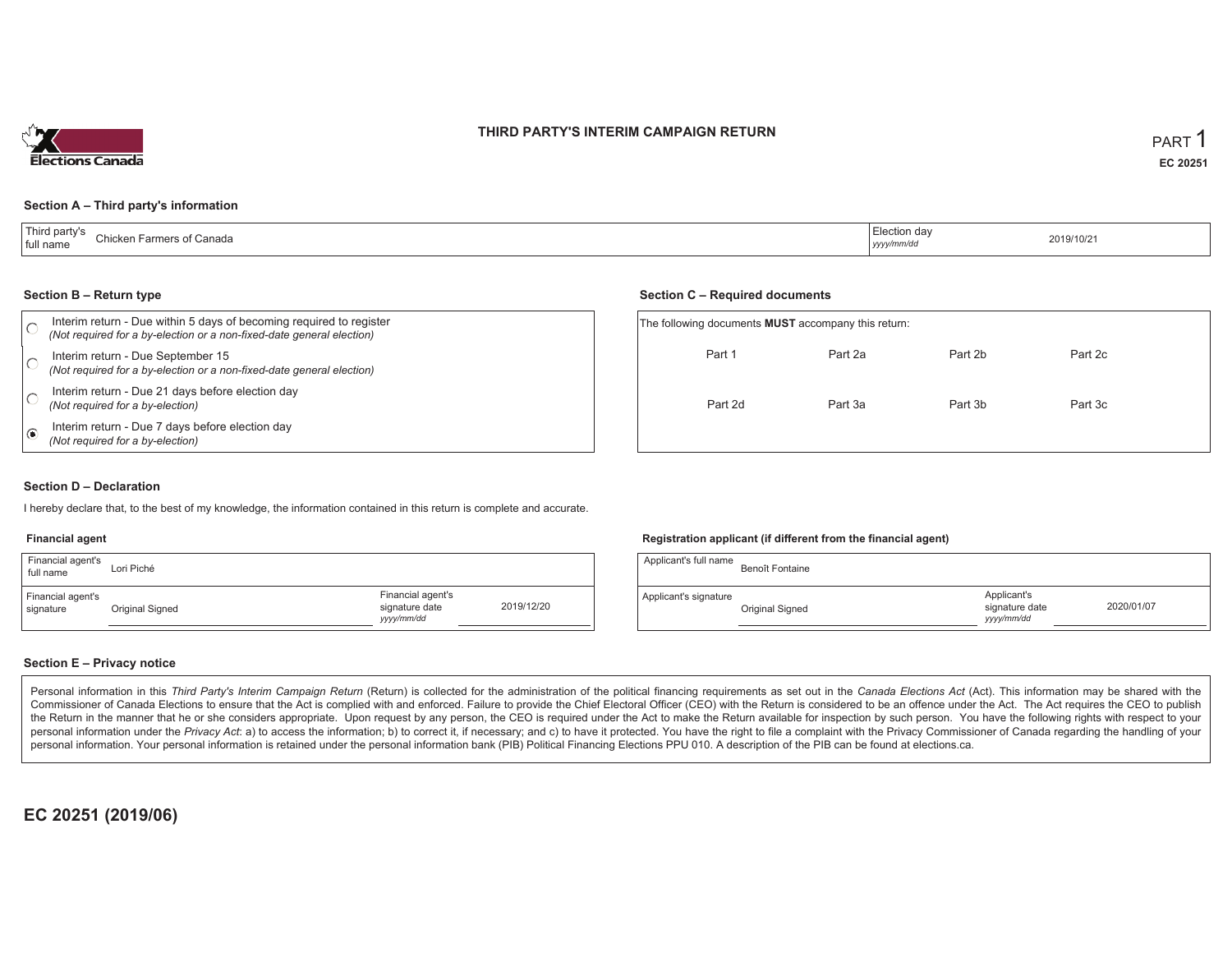

### **THIRD PARTY'S INTERIM CAMPAIGN RETURN**  THIRD PARTY'S INTERIM CAMPAIGN RETURN<br>Statement of monetary contributions received

| No. | Full name                                              | <b>Street</b><br>no. | <b>Street</b> | Apt. | City | Prov./<br>Terr. | Postal<br>code | Date<br>received<br>yyyy/mm/dd                                                      | Individual | <b>Business /</b><br>Commercial<br>organization | Government | <b>Trade union</b> | Corporation<br>capital | Unincorporated<br>without share organization or<br>association |
|-----|--------------------------------------------------------|----------------------|---------------|------|------|-----------------|----------------|-------------------------------------------------------------------------------------|------------|-------------------------------------------------|------------|--------------------|------------------------|----------------------------------------------------------------|
|     |                                                        |                      |               |      |      |                 |                |                                                                                     | \$         | \$                                              | \$         | \$                 | \$                     | \$                                                             |
|     |                                                        |                      |               |      |      |                 |                |                                                                                     |            |                                                 |            |                    |                        |                                                                |
|     |                                                        |                      |               |      |      |                 |                |                                                                                     |            |                                                 |            |                    |                        |                                                                |
|     |                                                        |                      |               |      |      |                 |                |                                                                                     |            |                                                 |            |                    |                        |                                                                |
|     |                                                        |                      |               |      |      |                 |                |                                                                                     |            |                                                 |            |                    |                        |                                                                |
|     |                                                        |                      |               |      |      |                 |                |                                                                                     |            |                                                 |            |                    |                        |                                                                |
|     |                                                        |                      |               |      |      |                 |                |                                                                                     |            |                                                 |            |                    |                        |                                                                |
|     |                                                        |                      |               |      |      |                 |                |                                                                                     |            |                                                 |            |                    |                        |                                                                |
|     |                                                        |                      |               |      |      |                 |                |                                                                                     |            |                                                 |            |                    |                        |                                                                |
|     |                                                        |                      |               |      |      |                 |                |                                                                                     |            |                                                 |            |                    |                        |                                                                |
|     |                                                        |                      |               |      |      |                 |                |                                                                                     |            |                                                 |            |                    |                        |                                                                |
|     |                                                        |                      |               |      |      |                 |                |                                                                                     |            |                                                 |            |                    |                        |                                                                |
|     |                                                        |                      |               |      |      |                 |                |                                                                                     |            |                                                 |            |                    |                        |                                                                |
|     |                                                        |                      |               |      |      |                 |                |                                                                                     |            |                                                 |            |                    |                        |                                                                |
|     |                                                        |                      |               |      |      |                 |                |                                                                                     |            |                                                 |            |                    |                        |                                                                |
|     |                                                        |                      |               |      |      |                 |                |                                                                                     |            |                                                 |            |                    |                        |                                                                |
|     |                                                        |                      |               |      |      |                 |                | Totals carried forward from previous page \$                                        |            |                                                 |            |                    |                        |                                                                |
|     |                                                        |                      |               |      |      |                 |                | Total amount of monetary contributions by contributors who gave over \$200 (A)      |            |                                                 |            |                    |                        |                                                                |
|     |                                                        |                      |               |      |      |                 |                | Number of contributors who gave over \$200                                          |            |                                                 |            |                    |                        |                                                                |
|     |                                                        |                      |               |      |      |                 |                | Total amount of monetary contributions by contributors who gave \$200 or less $(B)$ |            |                                                 |            |                    |                        |                                                                |
|     |                                                        |                      |               |      |      |                 |                | Number of contributors who gave \$200 or less                                       |            |                                                 |            |                    |                        |                                                                |
|     |                                                        |                      |               |      |      |                 |                | Total amount of all monetary contributions (A+B)                                    |            |                                                 |            |                    |                        |                                                                |
|     |                                                        |                      |               |      |      |                 |                |                                                                                     |            |                                                 |            |                    |                        |                                                                |
|     | Number of contributors who gave monetary contributions |                      |               |      |      |                 |                |                                                                                     |            |                                                 |            |                    |                        |                                                                |

| Third<br>Election day<br>2019/10/21<br><b>Farmers of Canada</b><br>∩hicken,<br>Page<br>yyyy/mm/dd<br>party |  |
|------------------------------------------------------------------------------------------------------------|--|
|------------------------------------------------------------------------------------------------------------|--|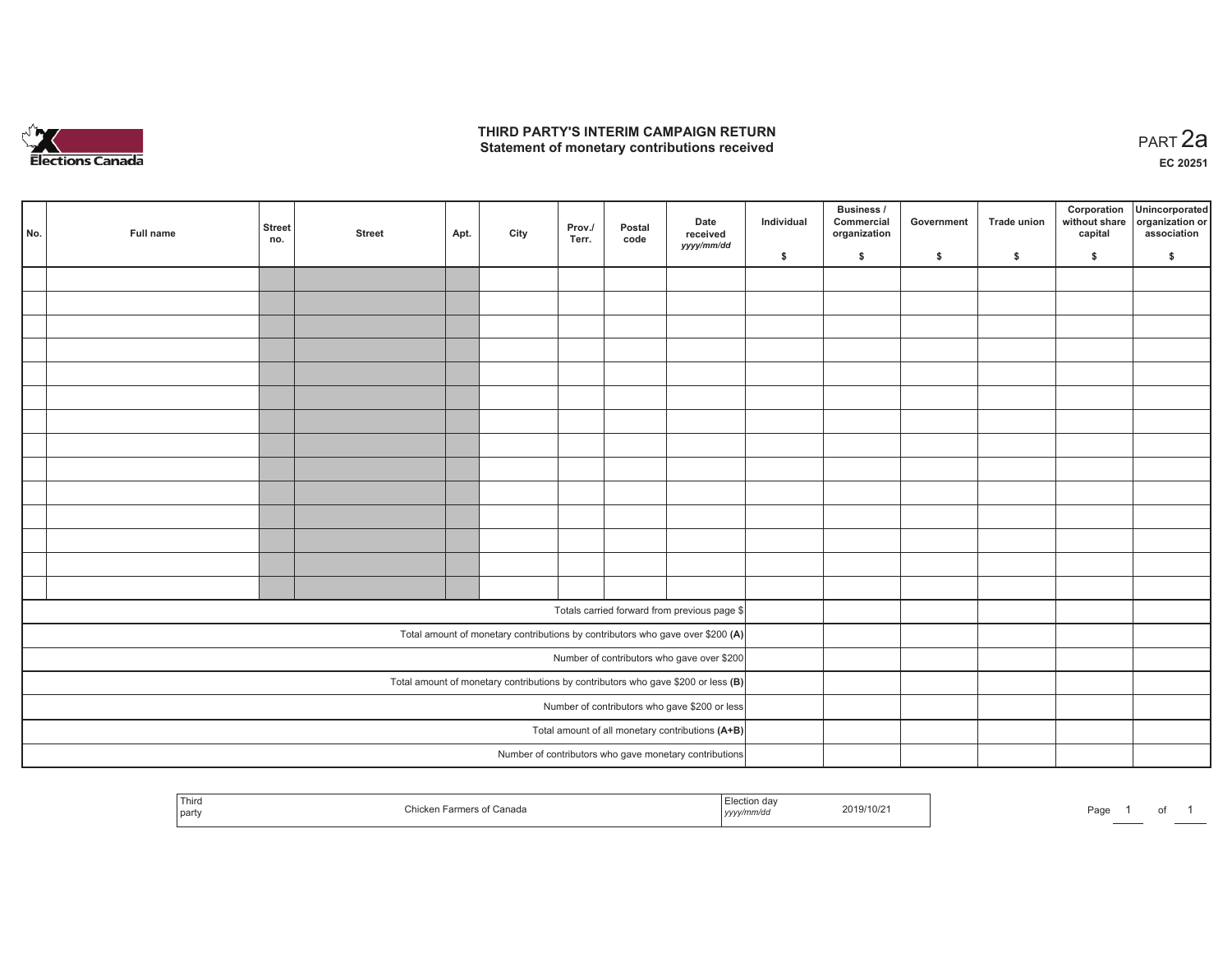

### **THIRD PARTY'S INTERIM CAMPAIGN RETURN**  THIRD PARTY'S INTERIM CAMPAIGN RETURN<br>Statement of non-monetary contributions received<br> **PART 2**b

**EC 20251**

| No. | Full name | <b>Street</b><br>no. | <b>Street</b> | Apt. | City | Prov./<br>Terr. | Postal<br>code | Date<br>received<br>yyyy/mm/dd                                                          | Individual | Business /<br>Commercial<br>organization | Government | <b>Trade union</b> | Corporation<br>without share<br>capital | Unincorporated<br>organization or<br>association |
|-----|-----------|----------------------|---------------|------|------|-----------------|----------------|-----------------------------------------------------------------------------------------|------------|------------------------------------------|------------|--------------------|-----------------------------------------|--------------------------------------------------|
|     |           |                      |               |      |      |                 |                |                                                                                         | \$         | \$                                       | \$         | \$                 | \$                                      | \$                                               |
|     |           |                      |               |      |      |                 |                |                                                                                         |            |                                          |            |                    |                                         |                                                  |
|     |           |                      |               |      |      |                 |                |                                                                                         |            |                                          |            |                    |                                         |                                                  |
|     |           |                      |               |      |      |                 |                |                                                                                         |            |                                          |            |                    |                                         |                                                  |
|     |           |                      |               |      |      |                 |                |                                                                                         |            |                                          |            |                    |                                         |                                                  |
|     |           |                      |               |      |      |                 |                |                                                                                         |            |                                          |            |                    |                                         |                                                  |
|     |           |                      |               |      |      |                 |                |                                                                                         |            |                                          |            |                    |                                         |                                                  |
|     |           |                      |               |      |      |                 |                |                                                                                         |            |                                          |            |                    |                                         |                                                  |
|     |           |                      |               |      |      |                 |                |                                                                                         |            |                                          |            |                    |                                         |                                                  |
|     |           |                      |               |      |      |                 |                |                                                                                         |            |                                          |            |                    |                                         |                                                  |
|     |           |                      |               |      |      |                 |                |                                                                                         |            |                                          |            |                    |                                         |                                                  |
|     |           |                      |               |      |      |                 |                |                                                                                         |            |                                          |            |                    |                                         |                                                  |
|     |           |                      |               |      |      |                 |                |                                                                                         |            |                                          |            |                    |                                         |                                                  |
|     |           |                      |               |      |      |                 |                |                                                                                         |            |                                          |            |                    |                                         |                                                  |
|     |           |                      |               |      |      |                 |                |                                                                                         |            |                                          |            |                    |                                         |                                                  |
|     |           |                      |               |      |      |                 |                | Totals carried forward from previous page \$                                            |            |                                          |            |                    |                                         |                                                  |
|     |           |                      |               |      |      |                 |                | Total amount of non-monetary contributions by contributors who gave over \$200 (A)      |            |                                          |            |                    |                                         |                                                  |
|     |           |                      |               |      |      |                 |                | Number of contributors who gave over \$200                                              |            |                                          |            |                    |                                         |                                                  |
|     |           |                      |               |      |      |                 |                | Total amount of non-monetary contributions by contributors who gave \$200 or less $(B)$ |            |                                          |            |                    |                                         |                                                  |
|     |           |                      |               |      |      |                 |                | Number of contributors who gave \$200 or less                                           |            |                                          |            |                    |                                         |                                                  |
|     |           |                      |               |      |      |                 |                | Total amount of all non-monetary contributions $(A+B)$                                  |            |                                          |            |                    |                                         |                                                  |
|     |           |                      |               |      |      |                 |                | Number of contributors who gave non-monetary contributions                              |            |                                          |            |                    |                                         |                                                  |

| $-1$<br>l nird<br>:cuon uav<br>2019/10/21<br>া Canada<br>  party<br>,,,, | Page |
|--------------------------------------------------------------------------|------|
|--------------------------------------------------------------------------|------|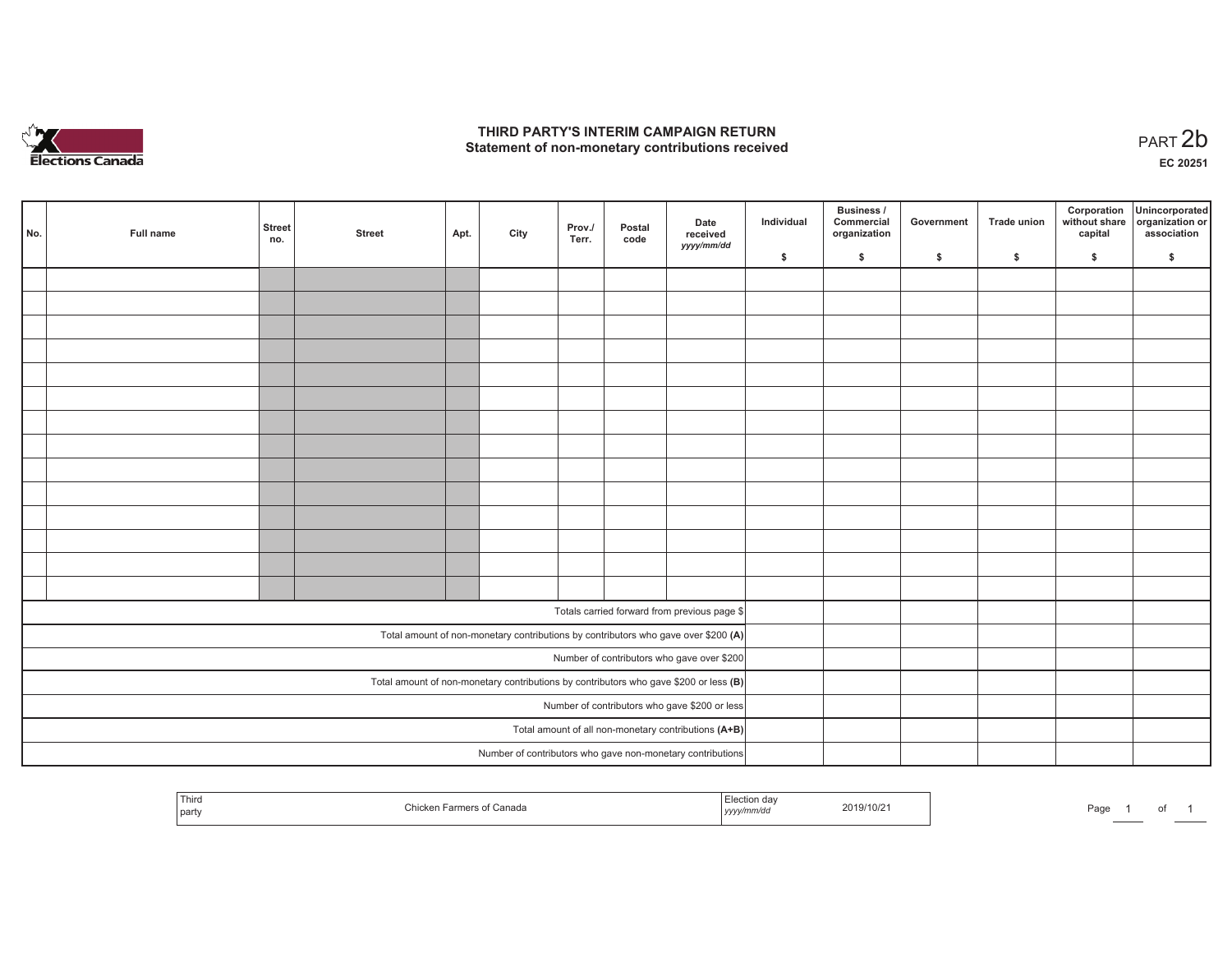

### **THIRD PARTY'S INTERIM CAMPAIGN RETURN**  RD PARTY'S INTERIM CAMPAIGN RETURN<br>Statement of operating loans received **PART 2c**

**EC 20251**

| No. | Full name | <b>Street</b><br>no. | <b>Street</b> | Apt. | City | Prov./<br>Terr. | Postal<br>code | Date<br>received<br>yyyy/mm/dd                                    | Individual | Business /<br>Commercial<br>organization | Government | Trade union   | Corporation | Unincorporated<br>without share organization or<br>capital association |
|-----|-----------|----------------------|---------------|------|------|-----------------|----------------|-------------------------------------------------------------------|------------|------------------------------------------|------------|---------------|-------------|------------------------------------------------------------------------|
|     |           |                      |               |      |      |                 |                |                                                                   | \$         | $\frac{1}{2}$                            | \$         | $\frac{1}{2}$ | \$          | \$                                                                     |
|     |           |                      |               |      |      |                 |                |                                                                   |            |                                          |            |               |             |                                                                        |
|     |           |                      |               |      |      |                 |                |                                                                   |            |                                          |            |               |             |                                                                        |
|     |           |                      |               |      |      |                 |                |                                                                   |            |                                          |            |               |             |                                                                        |
|     |           |                      |               |      |      |                 |                |                                                                   |            |                                          |            |               |             |                                                                        |
|     |           |                      |               |      |      |                 |                |                                                                   |            |                                          |            |               |             |                                                                        |
|     |           |                      |               |      |      |                 |                |                                                                   |            |                                          |            |               |             |                                                                        |
|     |           |                      |               |      |      |                 |                |                                                                   |            |                                          |            |               |             |                                                                        |
|     |           |                      |               |      |      |                 |                |                                                                   |            |                                          |            |               |             |                                                                        |
|     |           |                      |               |      |      |                 |                |                                                                   |            |                                          |            |               |             |                                                                        |
|     |           |                      |               |      |      |                 |                |                                                                   |            |                                          |            |               |             |                                                                        |
|     |           |                      |               |      |      |                 |                |                                                                   |            |                                          |            |               |             |                                                                        |
|     |           |                      |               |      |      |                 |                |                                                                   |            |                                          |            |               |             |                                                                        |
|     |           |                      |               |      |      |                 |                |                                                                   |            |                                          |            |               |             |                                                                        |
|     |           |                      |               |      |      |                 |                |                                                                   |            |                                          |            |               |             |                                                                        |
|     |           |                      |               |      |      |                 |                |                                                                   |            |                                          |            |               |             |                                                                        |
|     |           |                      |               |      |      |                 |                | Totals carried forward from previous page \$                      |            |                                          |            |               |             |                                                                        |
|     |           |                      |               |      |      |                 |                | Total amount of loans by lenders who provided over \$200 (A)      |            |                                          |            |               |             |                                                                        |
|     |           |                      |               |      |      |                 |                | Number of lenders who provided over \$200                         |            |                                          |            |               |             |                                                                        |
|     |           |                      |               |      |      |                 |                | Total amount of loans by lenders who provided \$200 or less $(B)$ |            |                                          |            |               |             |                                                                        |
|     |           |                      |               |      |      |                 |                | Number of lenders who provided \$200 or less                      |            |                                          |            |               |             |                                                                        |
|     |           |                      |               |      |      |                 |                | Total amount of all loans (A+B)                                   |            |                                          |            |               |             |                                                                        |
|     |           |                      |               |      |      |                 |                | Number of all lenders who provided loans                          |            |                                          |            |               |             |                                                                        |
|     |           |                      |               |      |      |                 |                |                                                                   |            |                                          |            |               |             |                                                                        |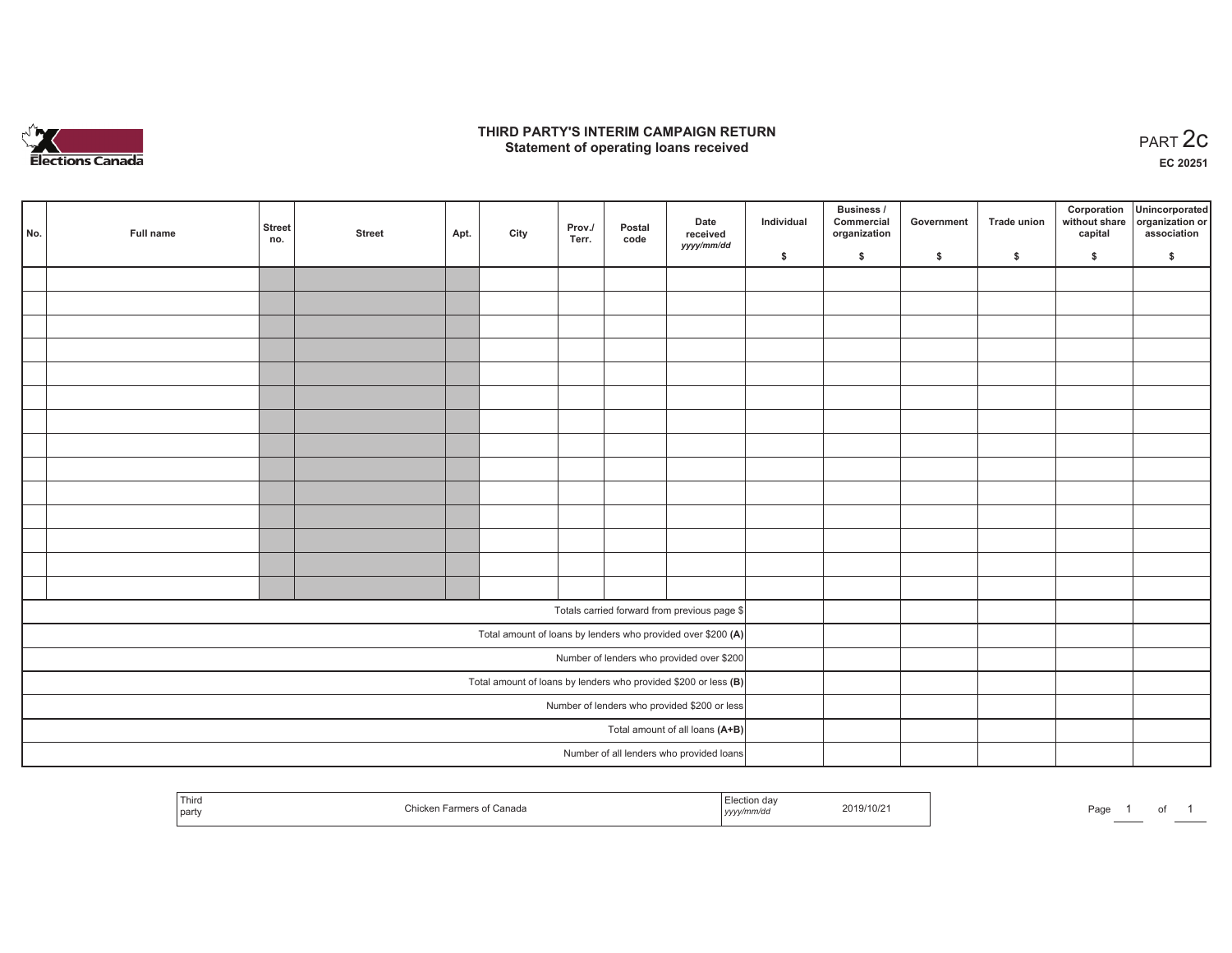

### **THIRD PARTY'S INTERIM CAMPAIGN RETURN SUMMARY STATE SUMPAIGN RETURN SUMMARY SUMMARY OF ART 2d**<br> **Summary of inflows**

| No.   | Type of contributor / lender                    | <b>Monetary</b><br>contributions<br>(Part 2a)<br>S. | Non-monetary<br>contributions<br>(Part 2b)<br>\$ | Loans<br>(Part 2c)<br>\$ | <b>Total</b><br>\$ | Number of<br>contributors and<br>lenders |
|-------|-------------------------------------------------|-----------------------------------------------------|--------------------------------------------------|--------------------------|--------------------|------------------------------------------|
| 1.    | Individuals                                     |                                                     |                                                  |                          |                    |                                          |
|       | 2. Businesses / Commercial organizations        |                                                     |                                                  |                          |                    |                                          |
| 3.    | Governments                                     |                                                     |                                                  |                          |                    |                                          |
| 4.    | Trade unions                                    |                                                     |                                                  |                          |                    |                                          |
| 5.    | Corporations without share capital              |                                                     |                                                  |                          |                    |                                          |
|       | 6. Unincorporated organizations or associations |                                                     |                                                  |                          |                    |                                          |
| 7.    | Total (items 1 to 6)                            |                                                     |                                                  |                          |                    |                                          |
| Total |                                                 |                                                     |                                                  |                          |                    |                                          |
|       | 8. Amount of third party's resources used       |                                                     |                                                  |                          |                    |                                          |
|       | 9. Grand total (items $7$ and $8$ )             |                                                     |                                                  |                          |                    |                                          |

| ' Third<br>Canada<br>∴hicken.<br>Farmers of t<br>party | ∟lection da∨<br>2019/10/21<br>yyyy/mm/dd<br>,,,, |
|--------------------------------------------------------|--------------------------------------------------|
|--------------------------------------------------------|--------------------------------------------------|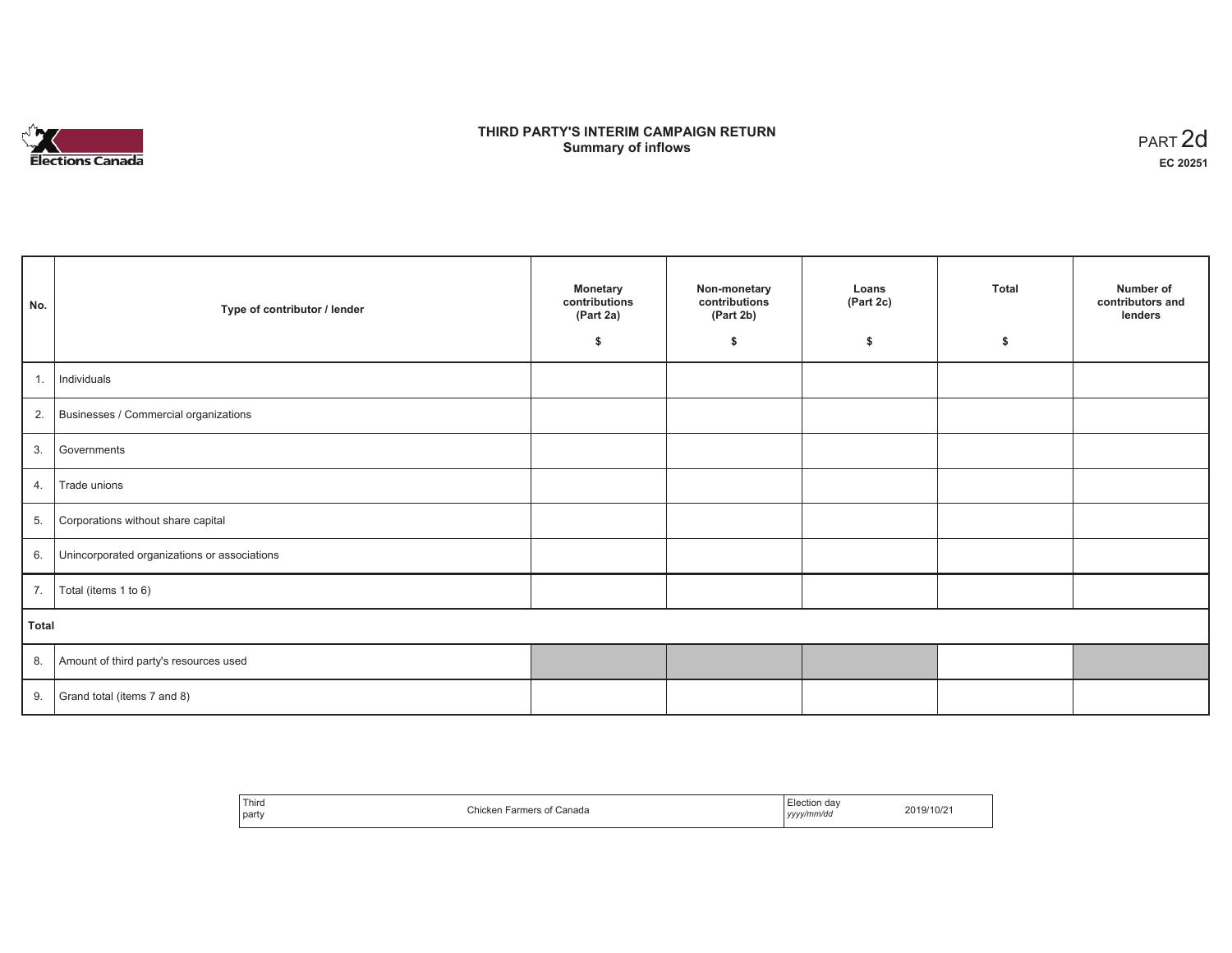

# **THIRD PARTY'S INTERIM CAMPAIGN RETURN Statement of expenses incurred for regulated activities that take place during the pre-election period**  *(Only applicable to a fixed-date general election)*

 $_{\sf PART}$ 3a **EC 20251**

For a list of expense types, expense categories and expense subcategories, refer to Annex II in the Instructions.

| No. | Date<br>incurred<br>yyyy/mm/dd | ED Code<br>(if applicable) | Supplier | <b>Expense type</b> | Expense<br>category | Expense<br>subcategory | <b>Starting date</b><br>of activity, of activity,<br>advertisement advertisement<br>or survey<br>yyyy/mm/dd | <b>Ending date</b><br>or survey<br>yyyy/mm/dd | Place of activity or<br>advertisement        | <b>Expense amount</b><br>\$ |
|-----|--------------------------------|----------------------------|----------|---------------------|---------------------|------------------------|-------------------------------------------------------------------------------------------------------------|-----------------------------------------------|----------------------------------------------|-----------------------------|
|     |                                |                            |          |                     |                     |                        |                                                                                                             |                                               |                                              |                             |
|     |                                |                            |          |                     |                     |                        |                                                                                                             |                                               |                                              |                             |
|     |                                |                            |          |                     |                     |                        |                                                                                                             |                                               |                                              |                             |
|     |                                |                            |          |                     |                     |                        |                                                                                                             |                                               |                                              |                             |
|     |                                |                            |          |                     |                     |                        |                                                                                                             |                                               |                                              |                             |
|     |                                |                            |          |                     |                     |                        |                                                                                                             |                                               |                                              |                             |
|     |                                |                            |          |                     |                     |                        |                                                                                                             |                                               |                                              |                             |
|     |                                |                            |          |                     |                     |                        |                                                                                                             |                                               |                                              |                             |
|     |                                |                            |          |                     |                     |                        |                                                                                                             |                                               |                                              |                             |
|     |                                |                            |          |                     |                     |                        |                                                                                                             |                                               |                                              |                             |
|     |                                |                            |          |                     |                     |                        |                                                                                                             |                                               |                                              |                             |
|     |                                |                            |          |                     |                     |                        |                                                                                                             |                                               |                                              |                             |
|     |                                |                            |          |                     |                     |                        |                                                                                                             |                                               |                                              |                             |
|     |                                |                            |          |                     |                     |                        |                                                                                                             |                                               |                                              |                             |
|     |                                |                            |          |                     |                     |                        |                                                                                                             |                                               |                                              |                             |
|     |                                |                            |          |                     |                     |                        |                                                                                                             |                                               |                                              |                             |
|     |                                |                            |          |                     |                     |                        |                                                                                                             |                                               |                                              |                             |
|     |                                |                            |          |                     |                     |                        |                                                                                                             |                                               | Totals carried forward from previous page \$ |                             |
|     |                                |                            |          |                     |                     |                        |                                                                                                             |                                               | Total \$                                     |                             |

| Third<br>part | Canada<br>~armer:<br>Chicker<br>ашсьм | aa<br>nm/ac<br>,,,,, | 2019/10/2 | Paα∈ |  |
|---------------|---------------------------------------|----------------------|-----------|------|--|
|               |                                       |                      |           |      |  |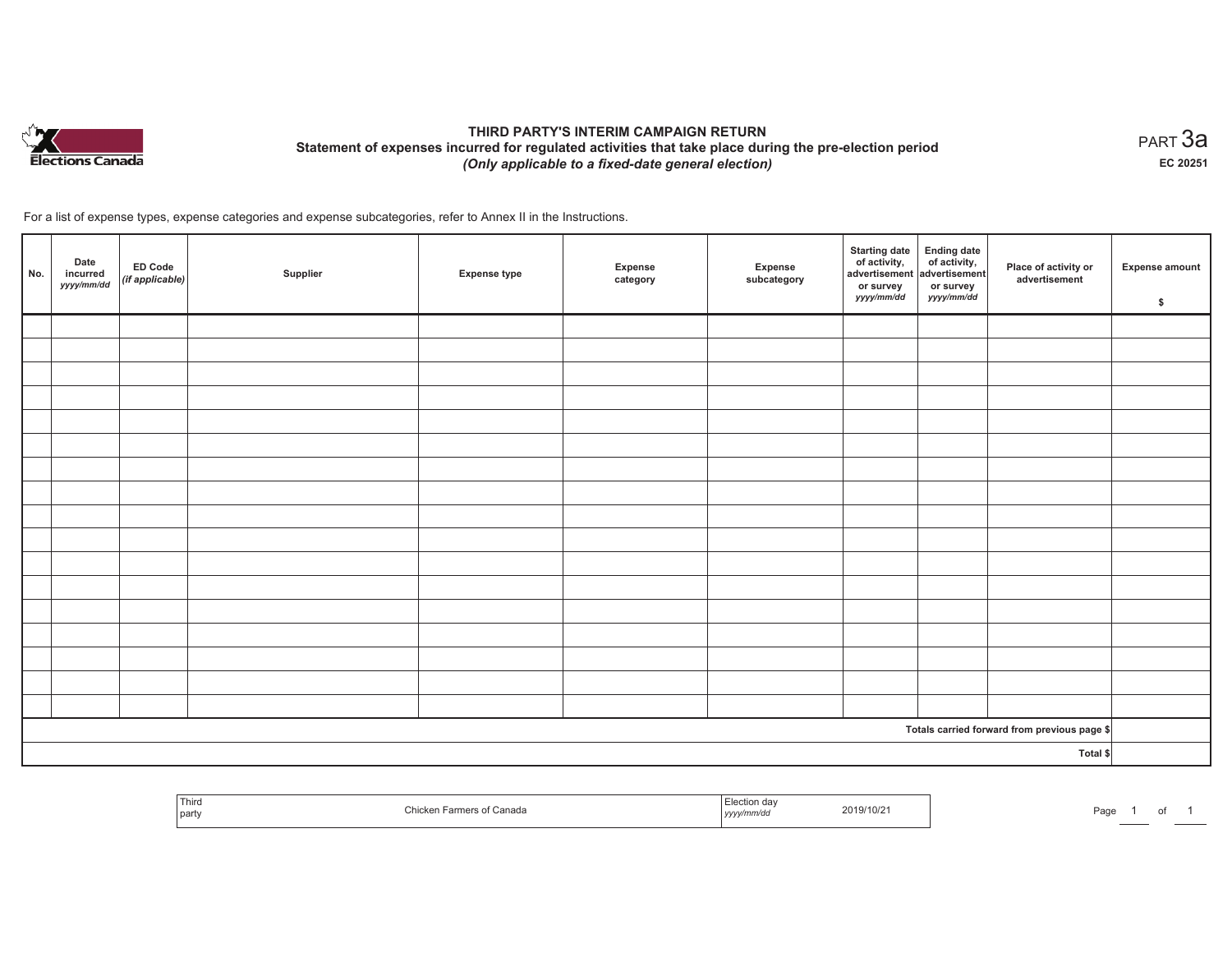

## **THIRD PARTY'S INTERIM CAMPAIGN RETURN Statement of expenses incurred for regulated activities that take place during the election period**<br>PART  $3\mathsf{b}$

**EC 20251**

For a list of expense types, expense categories and expense subcategories, refer to Annex II in the Instructions.

| No.                                          | Date<br>incurred<br>yyyy/mm/dd | <b>ED Code</b><br>(if applicable) | Supplier     | <b>Expense type</b>  | Expense<br>category     | Expense<br>subcategory         | <b>Starting date</b><br>of activity,<br>advertisement<br>or survey<br>yyyy/mm/dd | <b>Ending date</b><br>of activity,<br>advertisement<br>or survey | Place of activity or<br>advertisement | <b>Expense amount</b> |
|----------------------------------------------|--------------------------------|-----------------------------------|--------------|----------------------|-------------------------|--------------------------------|----------------------------------------------------------------------------------|------------------------------------------------------------------|---------------------------------------|-----------------------|
|                                              |                                |                                   |              |                      |                         |                                |                                                                                  | yyyy/mm/dd                                                       |                                       | \$                    |
|                                              | 2019/08/30                     |                                   | inMotion     | Election Advertising | <b>Production Costs</b> | Production Costs for Video     | 2019/10/08                                                                       | 2019/11/11                                                       | National                              | 1,040.00              |
| $\overline{2}$                               | 2019/09/04                     |                                   | inMotion     | Election Advertising | Design & Development    | Design & Development           | 2019/10/08                                                                       | 2019/11/11                                                       | National                              | 4,900.00              |
| 3                                            | 2019/09/13                     |                                   | Gilmore      | Election Advertising | Signs                   | Signs (lawn signs, billboards, | 2019/09/16                                                                       | 2019/10/21                                                       | National                              | 1,295.00              |
| $\overline{4}$                               | 2019/09/30                     |                                   | inMotion     | Election Advertising | Design & Development    | Design & Development           | 2019/10/08                                                                       | 2019/11/11                                                       | National                              | 4,900.00              |
| 5                                            | 2019/09/30                     |                                   | Gilmore      | Election Advertising | Print Media             | Print Media (newspapers, mag   | 2019/09/16                                                                       | 2019/10/21                                                       | National                              | 445.00                |
| 6                                            | 2019/10/08                     |                                   | Twitter Inc. | Election Advertising | Placement Costs         | Placement Costs                | 2019/10/08                                                                       | 2019/10/08                                                       | National                              | 50.00                 |
| $\overline{7}$                               | 2019/10/09                     |                                   | Twitter Inc. | Election Advertising | Placement Costs         | Placement Costs                | 2019/10/09                                                                       | 2019/10/09                                                       | National                              | 49.23                 |
| 8                                            | 2019/10/10                     |                                   | Twitter Inc. | Election Advertising | Placement Costs         | Placement Costs                | 2019/10/10                                                                       | 2019/10/10                                                       | National                              | 50.00                 |
| 9                                            | 2019/10/11                     |                                   | Twitter Inc. | Election Advertising | Placement Costs         | Placement Costs                | 2019/10/11                                                                       | 2019/10/11                                                       | National                              | 50.00                 |
| 10                                           | 2019/10/12                     |                                   | Twitter Inc. | Election Advertising | Placement Costs         | Placement Costs                | 2019/10/12                                                                       | 2019/10/12                                                       | National                              | 50.01                 |
|                                              |                                |                                   |              |                      |                         |                                |                                                                                  |                                                                  |                                       |                       |
|                                              |                                |                                   |              |                      |                         |                                |                                                                                  |                                                                  |                                       |                       |
|                                              |                                |                                   |              |                      |                         |                                |                                                                                  |                                                                  |                                       |                       |
|                                              |                                |                                   |              |                      |                         |                                |                                                                                  |                                                                  |                                       |                       |
|                                              |                                |                                   |              |                      |                         |                                |                                                                                  |                                                                  |                                       |                       |
|                                              |                                |                                   |              |                      |                         |                                |                                                                                  |                                                                  |                                       |                       |
|                                              |                                |                                   |              |                      |                         |                                |                                                                                  |                                                                  |                                       |                       |
| Totals carried forward from previous page \$ |                                |                                   |              |                      |                         |                                | 12,829.24                                                                        |                                                                  |                                       |                       |
| Total \$                                     |                                |                                   |              |                      |                         | 12,829.24                      |                                                                                  |                                                                  |                                       |                       |

| Thira<br>  party | Farmers of Canada<br>Chicken | Election day<br>2019/10/21<br>, yyyy/mm/dd | Page |
|------------------|------------------------------|--------------------------------------------|------|
|------------------|------------------------------|--------------------------------------------|------|